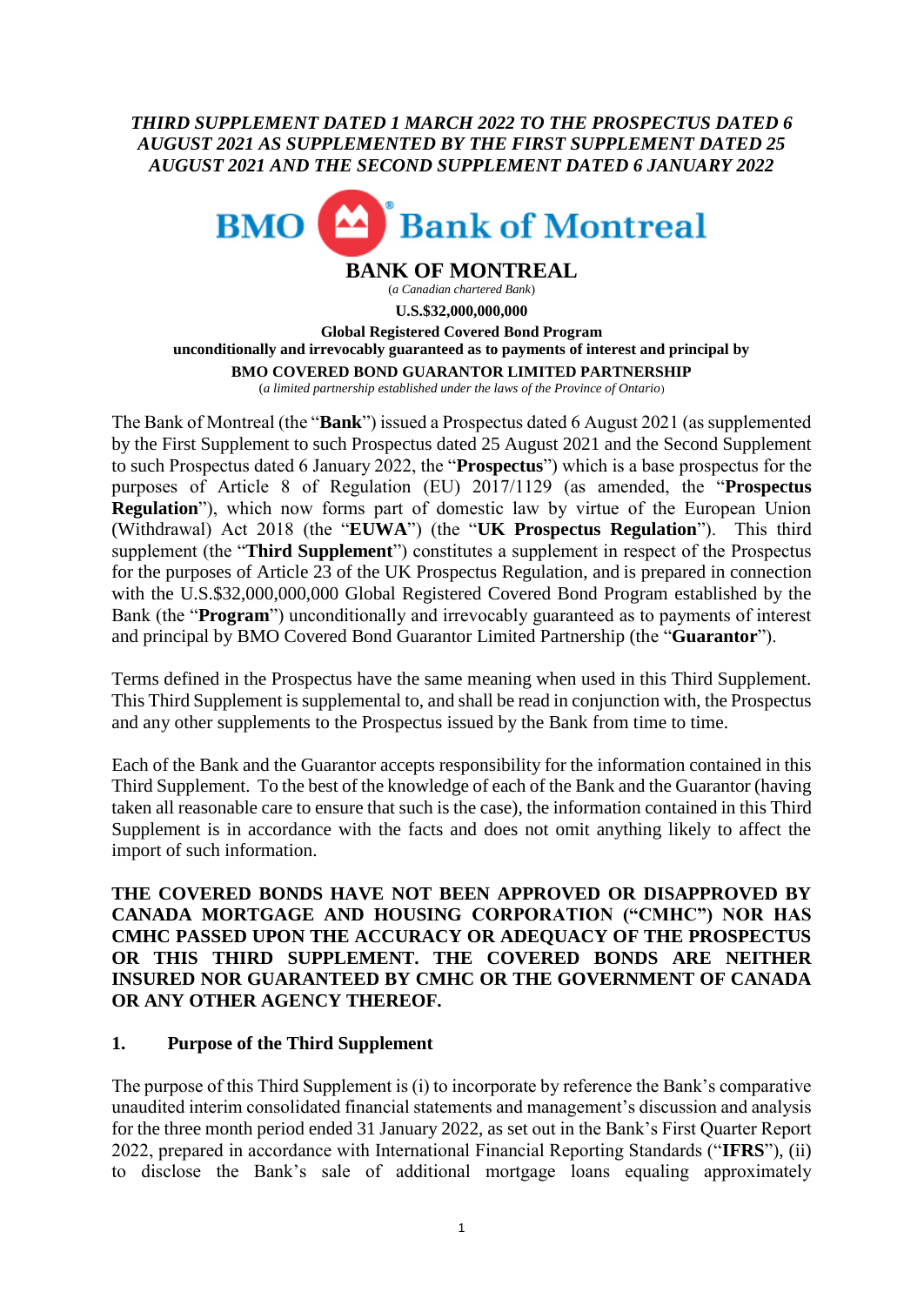CAD\$5,000,000,000 on 18 February 2022 to the Guarantor, and (iii) to include a new statement in respect of no material adverse change and significant change in the Prospectus.

#### **2. Comparative Unaudited Interim Consolidated Financial Statements and Management's Discussion and Analysis as at and for the Three Month Period Ended 31 January 2022**

On 1 March 2022, the Bank published its comparative unaudited interim consolidated financial statements for the three month period ended 31 January 2022 prepared in accordance with IFRS, together with management's discussion and analysis for the three month period ended 31 January 2022, set out on the cover page and pages 1 through 67 of the Bank's First Quarter Report 2022. The remainder of the Bank's First Quarter Report 2022 is not incorporated and is either covered elsewhere in the Prospectus or deemed not relevant to investors.

In accordance with Article 4.1 of Regulation (EC) 1060/2009 on Credit Rating Agencies (the "**CRA Regulation**"), please note that the First Quarter Report 2022 contains references to credit ratings and information on page 39.

None of Standard & Poor's Financial Services LLC ("**S&P**"), Moody's Investors Service, Inc. ("**Moody's**"), Fitch Ratings, Inc. ("**Fitch**") and DBRS Limited ("**DBRS**") (collectively, the "**non-EU CRAs**") is established in the European Union or has applied for registration under the EU CRA Regulation or is established in the UK or has applied for registration under the UK CRA Regulation. The ratings have been endorsed by each of S&P Global Ratings Europe Limited, Moody's Deutschland GmbH, Fitch Ratings Ireland Limited and DBRS Ratings GmbH (the "**EU CRAs**"), as applicable, which are affiliates of S&P, Moody's, Fitch and DBRS, respectively, in accordance with the CRA Regulation. Each EU CRA is established in the European Union and registered under the CRA Regulation. As such each EU CRA is included in the list of credit rating agencies published by the European Securities and Markets Authority (the "**ESMA**") on its website in accordance with the CRA Regulation. The ESMA has indicated that ratings issued in Canada which have been endorsed by an EU CRA may be used in the EU by the relevant market participants. The ratings have also been endorsed by S&P Global Ratings UK Limited, Moody's Investors Service Ltd, Fitch Ratings Ltd and DBRS Ratings Limited (the "**UK CRAs**"), as applicable, which are affiliates of S&P, Moody's, Fitch and DBRS, respectively. As such, each UK CRA is included in the list of credit rating agencies published by the FCA on its website in accordance with the UK CRA Regulation.

A copy of the Bank's First Quarter Report 2022 has been filed with the Financial Conduct Authority and, by virtue of this Third Supplement, pages 1 through 67 of the Bank's First Quarter Report 2022 are incorporated in, and form part of, the Prospectus.

To the extent that any document or information incorporated by reference or attached to this Third Supplement itself incorporates any other documents or information by reference therein, either expressly or implicitly, such other documents or information will not form part of this Third Supplement for the purposes of the UK Prospectus Regulation except where such other documents or information are specifically incorporated by reference or attached to this Third Supplement.